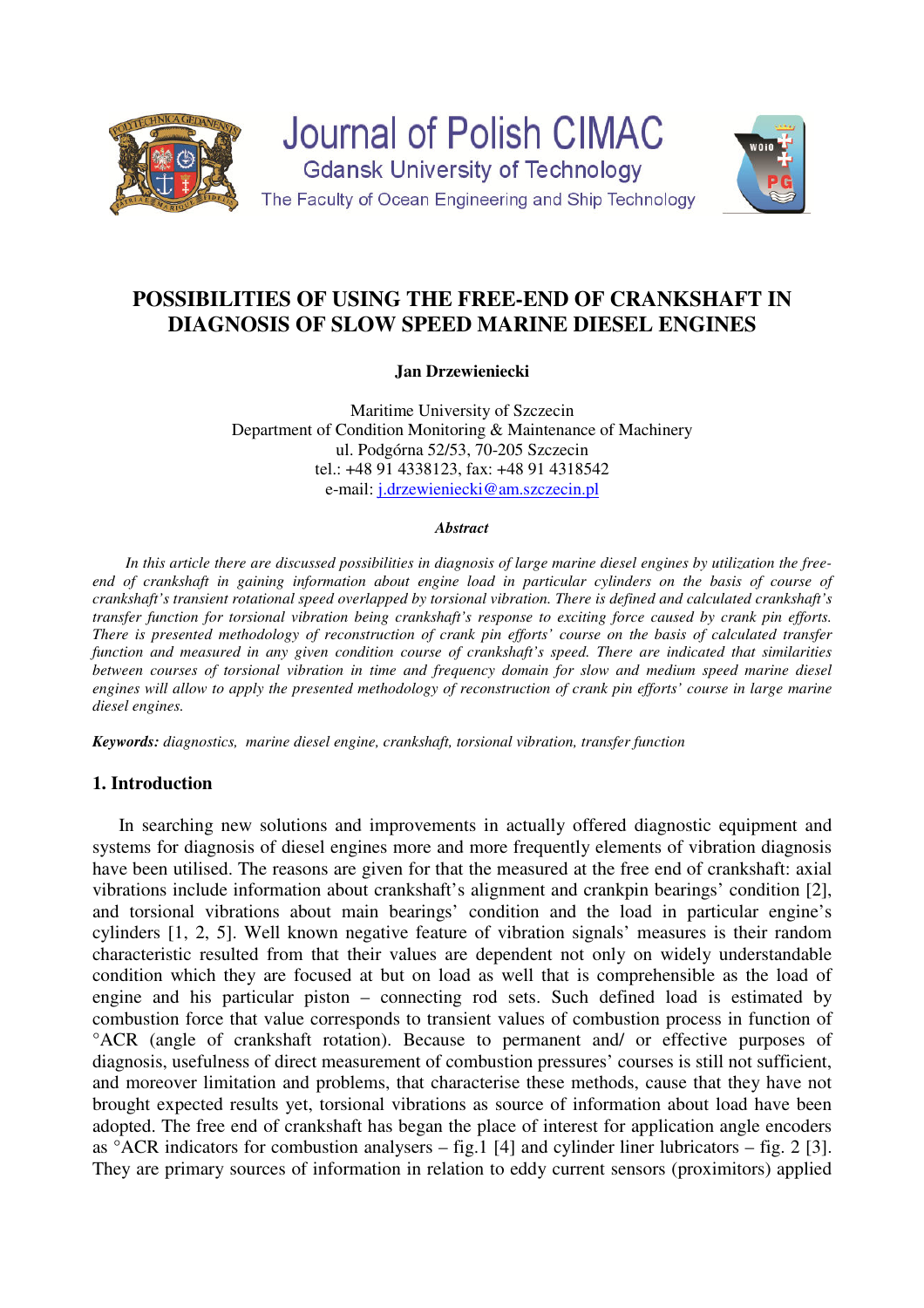close to engine's fly-wheel that use teeth or special marks as °ACR indicators. Adaptation of freeend of crankshaft with it extension outside of the engine housing was implemented on medium (4 stroke, medium speed) [2] and large (2-stroke, slow speed) diesel engines even with presence of axial damper [3, 4].



*Fig. 1. PMI System, cylinder pressure analyser with angle encoder assembled on free-end of crankshaft designated for slow speed diesel engines by MAN B&W Diesel A/S [4]* 



*Fig. 2. Alpha Lubricator System, angle encoder installation diagram [3]: 1 –angle encoder, 2 – assembling screw, 3 – housing, 4 – securing screw, 5 – connecting piece, 6 – intermediate box, 7 – coupling, 8 – damper plate, 9 – cable ties, 10 – shaft, 11 – free-end of crankshaft (axial vibration damper)* 

For the purpose of measurement and analyse of axial and torsional vibration of crankshaft, non-uniformity of engine running and engine load in function of °ACR the following system to experimental researches on medium diesel engine (Sulzer 6AL24) [2] was implemented – fig. 3:

- Integrated Transducer of Axial and Torsional Vibrations (5-10) attached to free end of crankshaft (1) and body of engine (2) through blinding cover (3) and seal (5) together with measuring plate and shaft (4),
- Opto-electric Transducer rev/impulse with coupling type OLDHAM Megatron (10),
- Eddy Current Sensor and Relative Vibration Measurement Instrument ZPW-2 by Sensor (8-9),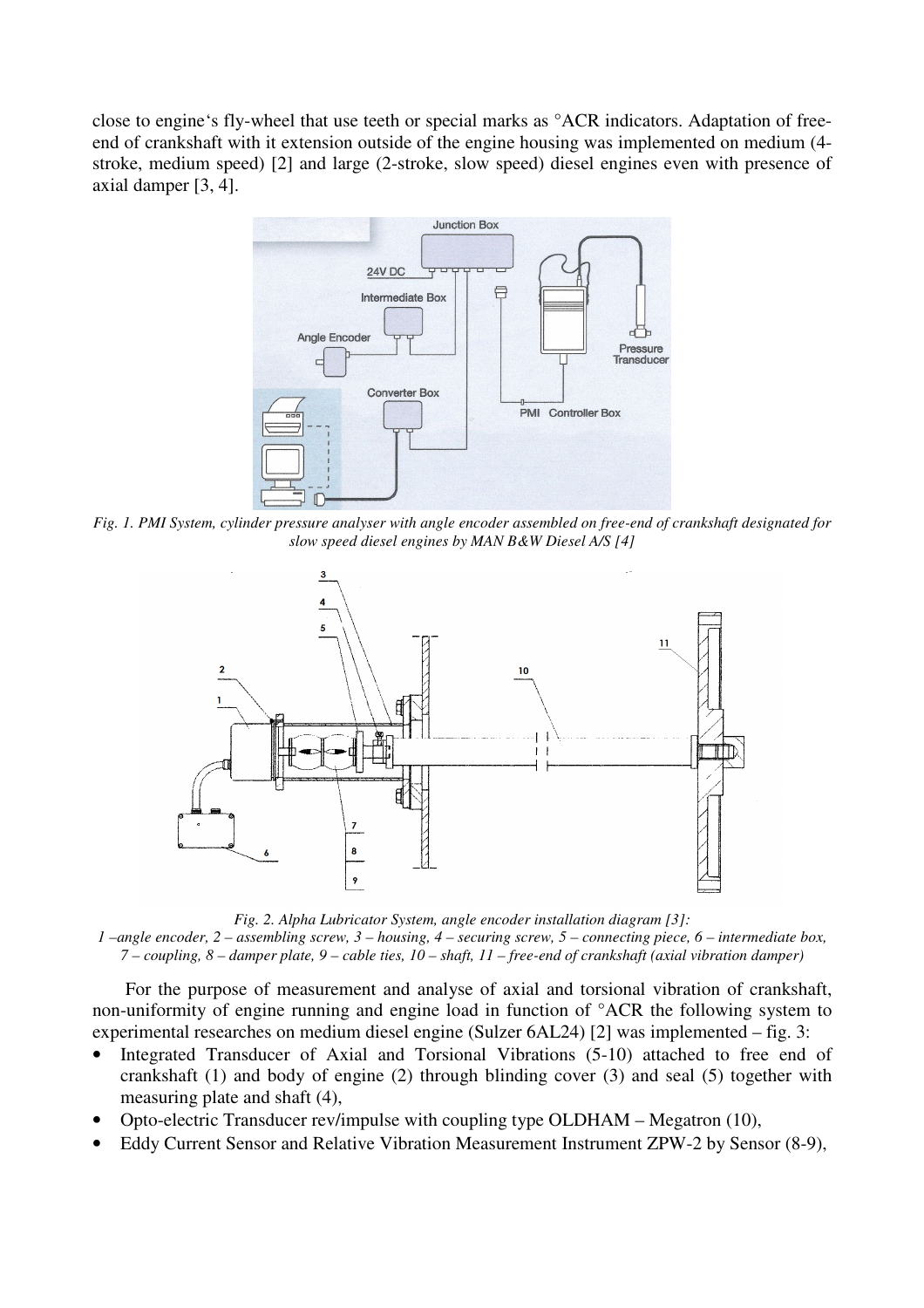- System to Indicated Power Measurement (12) including: opto-electric key phasor by Sensor (13), 6 tensometric sensors of combustion pressure PT - 5101T and adaptation – antiknock heads by Unitest, 6 amplifiers AT – 5230 with autozero and stabilised BZ 5205 by Spais.
- Computer Diagnostic Analyser KSD 400 by Sensor (11) including: notebook with software, 16 – channels PC CARD PCMCIA type DAS16S/330, input voltage cards and amplifiers.
- a)



*Fig. 3. Means of measurement of vibration signal and engine load in function of* °*ACR a – measuring points at the engine, b – scheme of integrated vibration transducer 1 – free end of crankshaft , 2 – body of engine, 3 – blinding cover, 4 – shaft and measuring plate, 5 – seal, 6 – coupling , 7 – housing, 8 – eddy current sensors , 9 – signal adder , 10 – opto-electric transducer , 11 – computer diagnostic analyser, 12 – indicated power measuring unit, 13 – key phasor* 

For torsional vibration measurement on large diesel engines (Mitsubishi 7UEC72LII) angle encoder was used with same mounting as on fig. 2 (coupling and damping plates).

## **2. Crankshaft's transfer function for torsional vibrations**

Crankshaft as a mechanical element of diesel engine possesses given mass, elasticity and damping. These magnitudes determine so called transfer function that means decide about crankshaft's response to exciting forces. Depending on place and direction of acting of exciting forces, crankshaft can execute torsional vibration being crankshaft's response to force caused by crank pin efforts and axial vibration being crankshaft's response to force caused by crankthrow efforts. Transfer function  $H(i\omega)$  between these dependencies can be defined as a transmittance of researched object (crankshaft) – fig. 4.

b)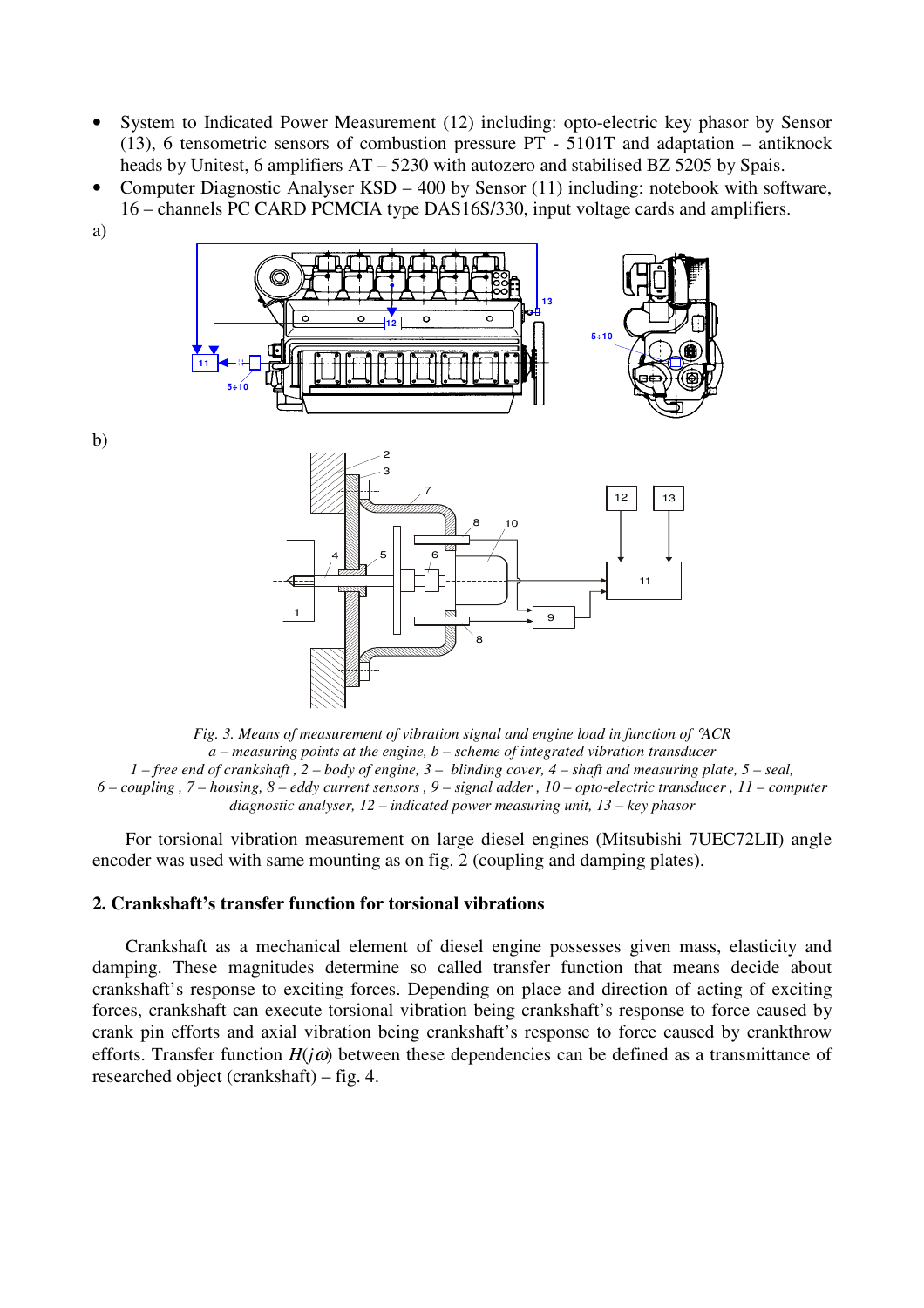$$
F(j\omega) \longrightarrow H(j\omega) \longrightarrow X(j\omega)
$$

Transfer function  $H(j\omega)$  as a transmittance of researched object [1, 2]:

$$
H(j\omega) = \frac{X(j\omega)}{F(j\omega)}
$$

*Fig. 4. Definition of transfer function H(j*ω*) X(j*ω*) – response as crankshaft's axial or torsional vibrations, caused by force being of resultant force F(j*ω*), correspondingly to crankthrow and crank pin efforts*

In researches at utilisation of transfer function in diagnosis of diesel engines, crankshaft's transfer function for axial vibration has been utilised as a source of information about crank pin bearings' condition and for torsional vibrations as a source of information about the course of load in particular engine's cylinders. Taking into consideration dependencies between force in form of crank pin efforts and response in form of torsional vibration of crankshaft's free end, and treating crankshaft and dependencies existed in it and his bearings as so called "black box", crankshaft's transfer function for tosional vibration can be defined as inversion of the following transmittance:

$$
H\big(TV(i)\big) = \sum_{i=0}^{n} \frac{T_{\text{gas}+m}(i)}{TV(i)}\tag{1}
$$

where:

 $T_{gas+m}(i)$  – harmonic components of crank pin efforts,<br> $TV(i)$  – harmonic components of torsional vibration - harmonic components of torsional vibration, *i* – harmonic order, *n* – top harmonic order.

#### **3. Calculation of crankshaft's transfer function**

Transfer function  $H(TV(i))$ , has been calculated according to formula (1), possessing data in form of amplitude and phase spectrums calculated from course of crankshaft's transient rotational speed *v* (fig. 7 and 8), being response to force in form of course of crank pin efforts *t* (fig. 5 and 6). Amplitude components of transfer function were obtained from quotient of average values of amplitude spectrums of crank pin efforts and crankshaft's speed:

$$
\Phi\left(A\right) = \frac{t_{\text{aver}}(A)}{v_{\text{aver}}(A)}\tag{2}
$$

where:

 $\Phi$  (A) – amplitude components of transfer function,

 $t<sub>aver</sub>(A)$  – average values of amplitude spectrums of crank pin efforts [MPa],

 $v<sub>aver</sub>(A)$  – average values of amplitude spectrums of crankshaft's speed [rev/min].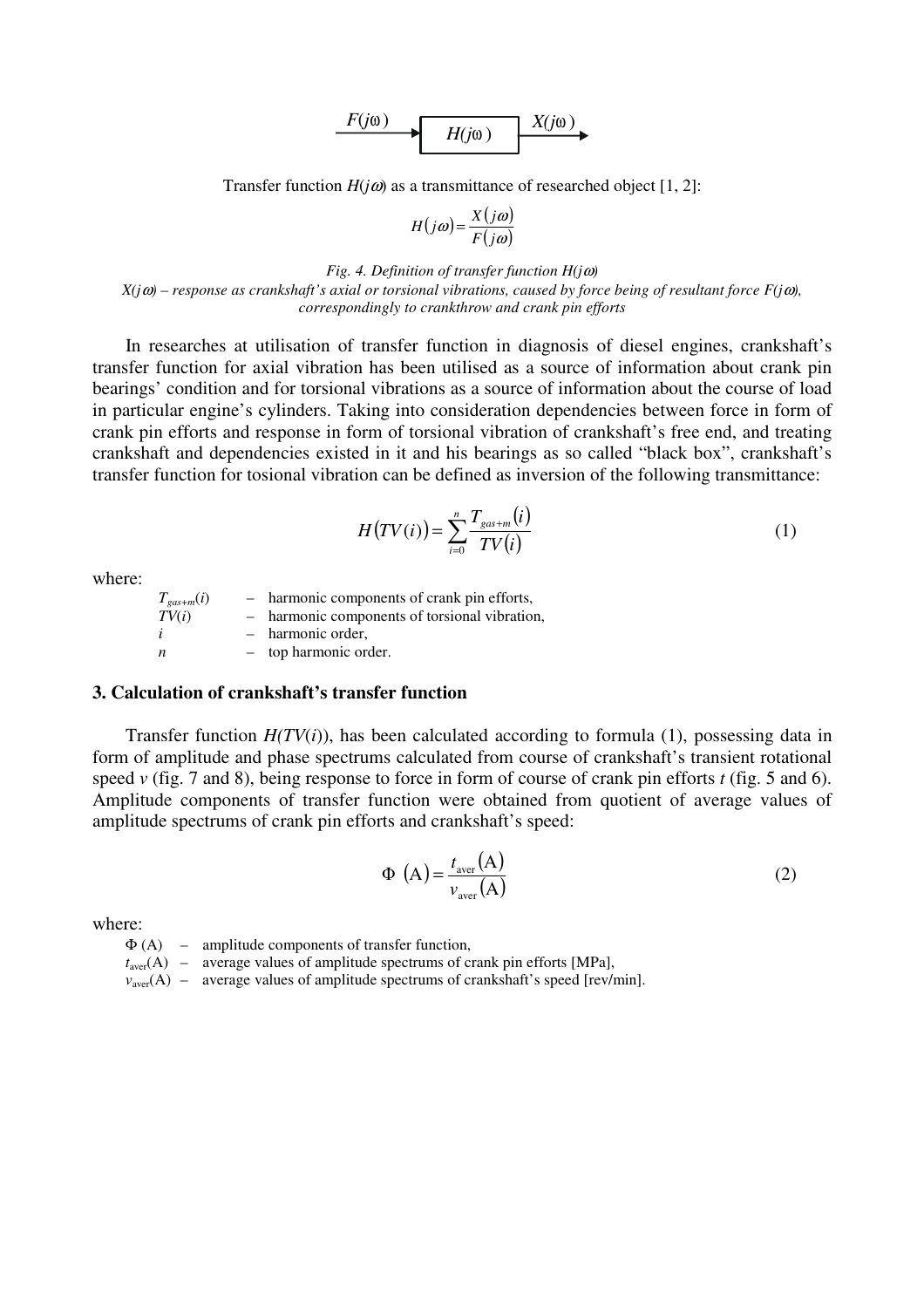

*Fig. 5. Course of the resultant from gas tg and mass tm components total crank pin efforts t in particular cylinders at 720 rev/min and load index 100% for medium marine diesel engine Sulzer 6AL24* 



*Fig. 6. Amplitude and phase spectrum of total crank pin efforts at 720 rev/min and load index 100% medium marine diesel engine Sulzer 6AL24* 

Phase components of transfer function were obtained from difference of average values of phase spectrums of crank pin efforts and crankshaft's speed:

$$
\Phi(\mathbf{F}) = t_{\text{aver}}(\mathbf{F}) - v_{\text{aver}}(\mathbf{F})
$$
\n(3)

where:

|  | $\Phi$ (F) – phase components of transfer function,                                  |
|--|--------------------------------------------------------------------------------------|
|  | $t_{\text{aver}}(F)$ – average values of phase spectrums of crank pin efforts [MPa], |
|  |                                                                                      |

*v*<sub>aver</sub>(F) – average values of phase spectrums of crankshaft's speed [rev/min].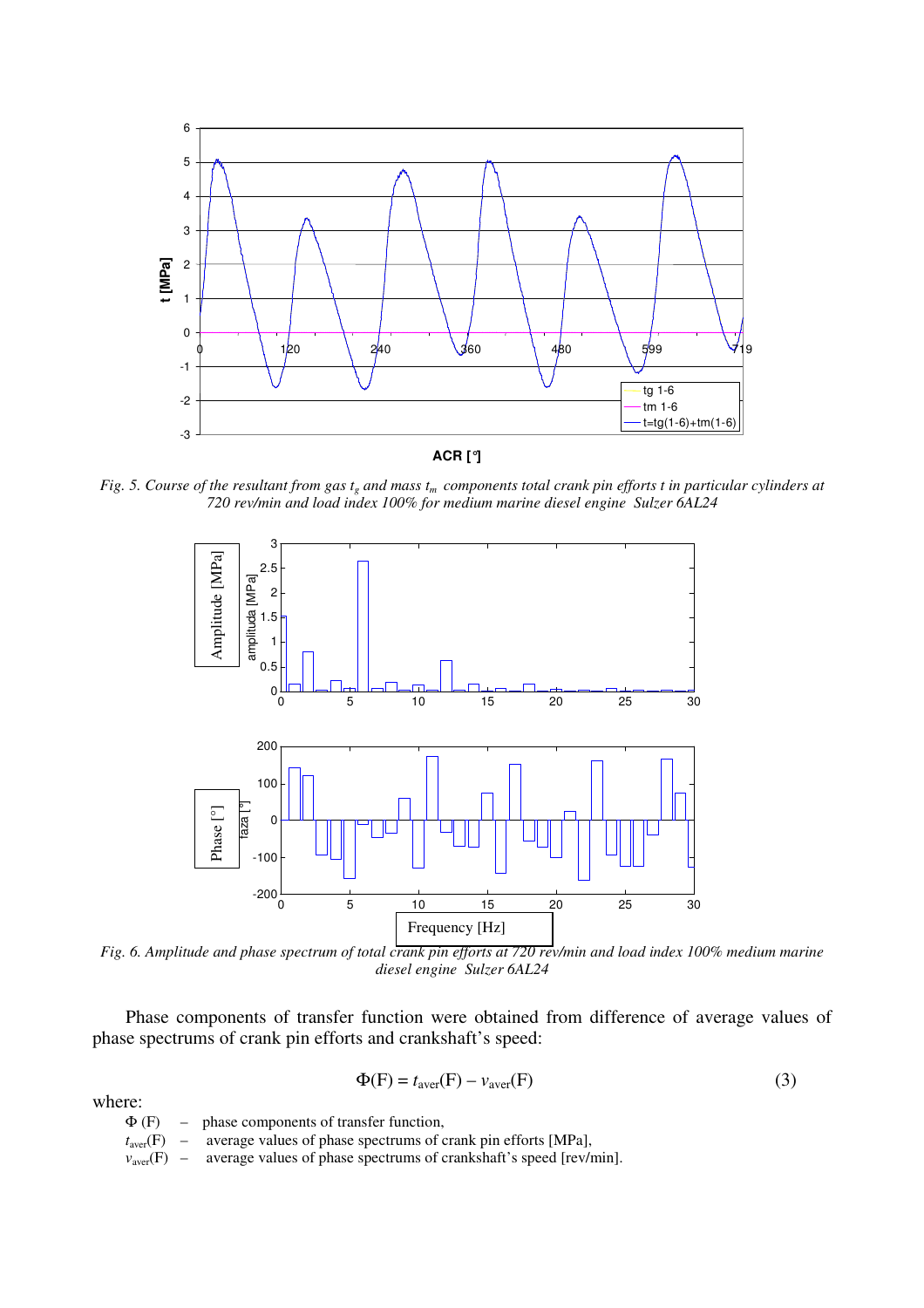On the basis of quotient of harmonic components of amplitude spectrums (2) and difference of harmonic components of phase spectrums of crank pin efforts and crankshaft's speed (3) there was determined set of amplitudes and phases values of transfer function:



*Fig. 7. Course of crankshaft's speed* ∆*v in function of °ACR at 720 rev/min and load index 100% for medium marine diesel engine Sulzer 6AL24* 



*Fig. 8. Amplitude and phase spectrum of crankshaft's speed* ∆*v at 720 rev/min and load index 100% for medium marine diesel engine Sulzer 6AL24* 

As it can be observed from fig. 9 and 10 the presented courses of torque fluctuation and its harmonics for large marine diesel engine have same character as for medium marine diesel engine depending on number of cylinders, fire order, crank-web's angles between particular cylinders and taking into consideration the number of cycles coinciding with engine's revolutions. Due to lack of technical possibilities (6 sensors) of simultaneous measurement of combustion pressure changes in particular cylinders and calculation of the resultant from gas  $t_g$  and mass  $t_m$  components total crank pin efforts t in particular cylinders, the contained in chapter 4 application of transfer function to reconstruction of course of crank pin efforts was made therefore only for measuring results obtained for medium marine diesel engine, however same methodology can be utilized for large marine engines.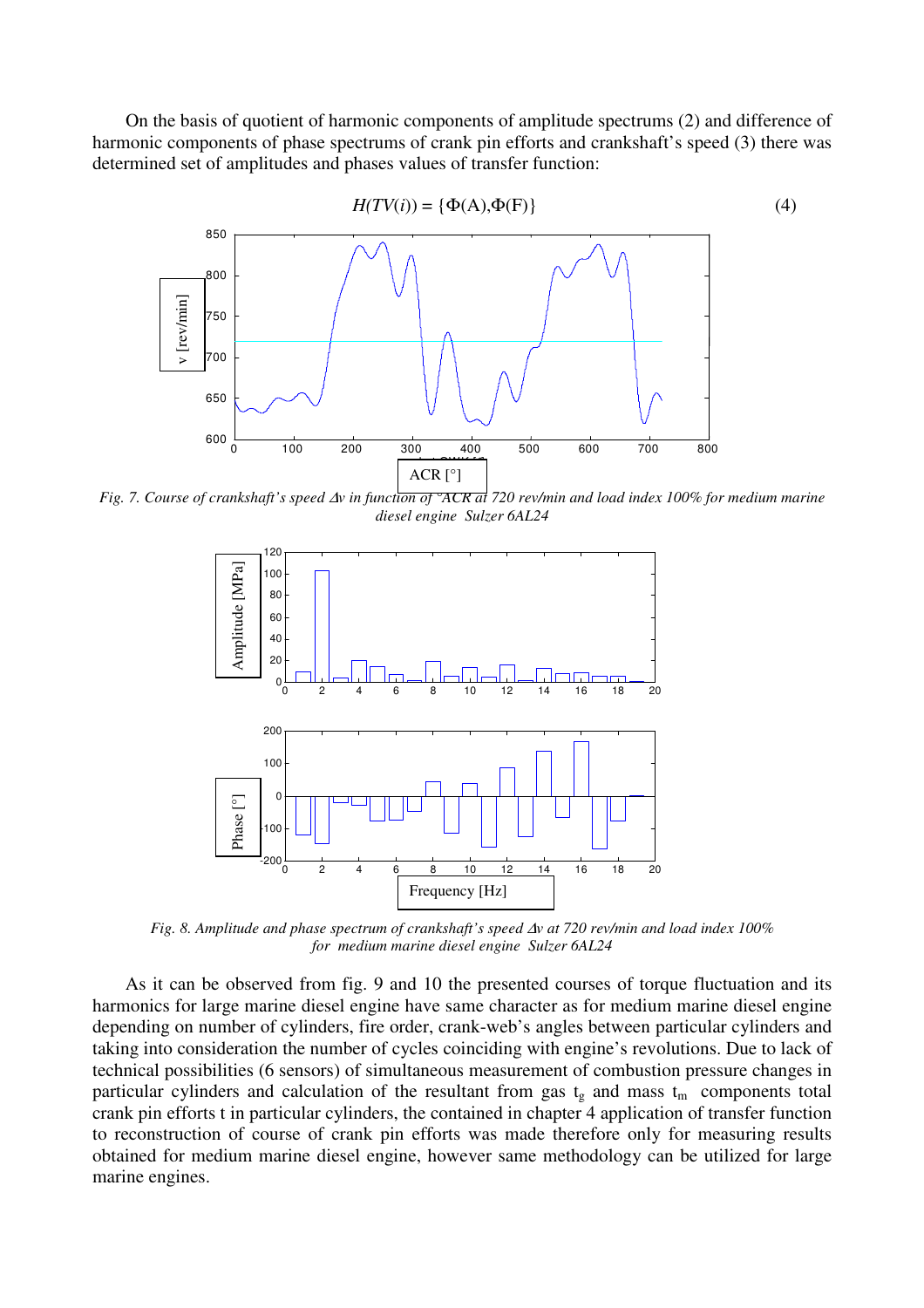

*Fig. 9. Course of torque fluctuation t in particular cylinders at 72 rev/min and load index 80% for large marine diesel engine Mitsubishi UEC 7L85II* 



*Fig. 10. FFT of torque fluctuation t in particular cylinders at 72 rev/min and load index 80% for large marine diesel engine Mitsubishi UEC 7L85II* 

# **4. Application of transfer function to reconstruction of course of crank pin efforts**

On the basis of calculated transfer function  $H(TV(i))$  there was made an attempt to reconstruct course of total crank pin efforts from measured at crankshaft's free end, in any given condition course of crankshaft's transient rotational speed.

In this purpose calculated amplitude spectrums of measured course of crankshaft's speed have been multiplied by amplitude components of transfer function  $\Phi(A)$ :

$$
t_{\text{tv}}(A) = \Phi(A) \cdot v_{\text{meas}}(A) \tag{5}
$$

where:

 $v_{\text{meas}}(A)$  – harmonics values of amplitude spectrums of measured course of crankshaft's speed [rev/min],

 $t_{\rm tv}(A)$  – harmonics values of amplitude spectrums of reconstructed course of crank pin efforts [MPa].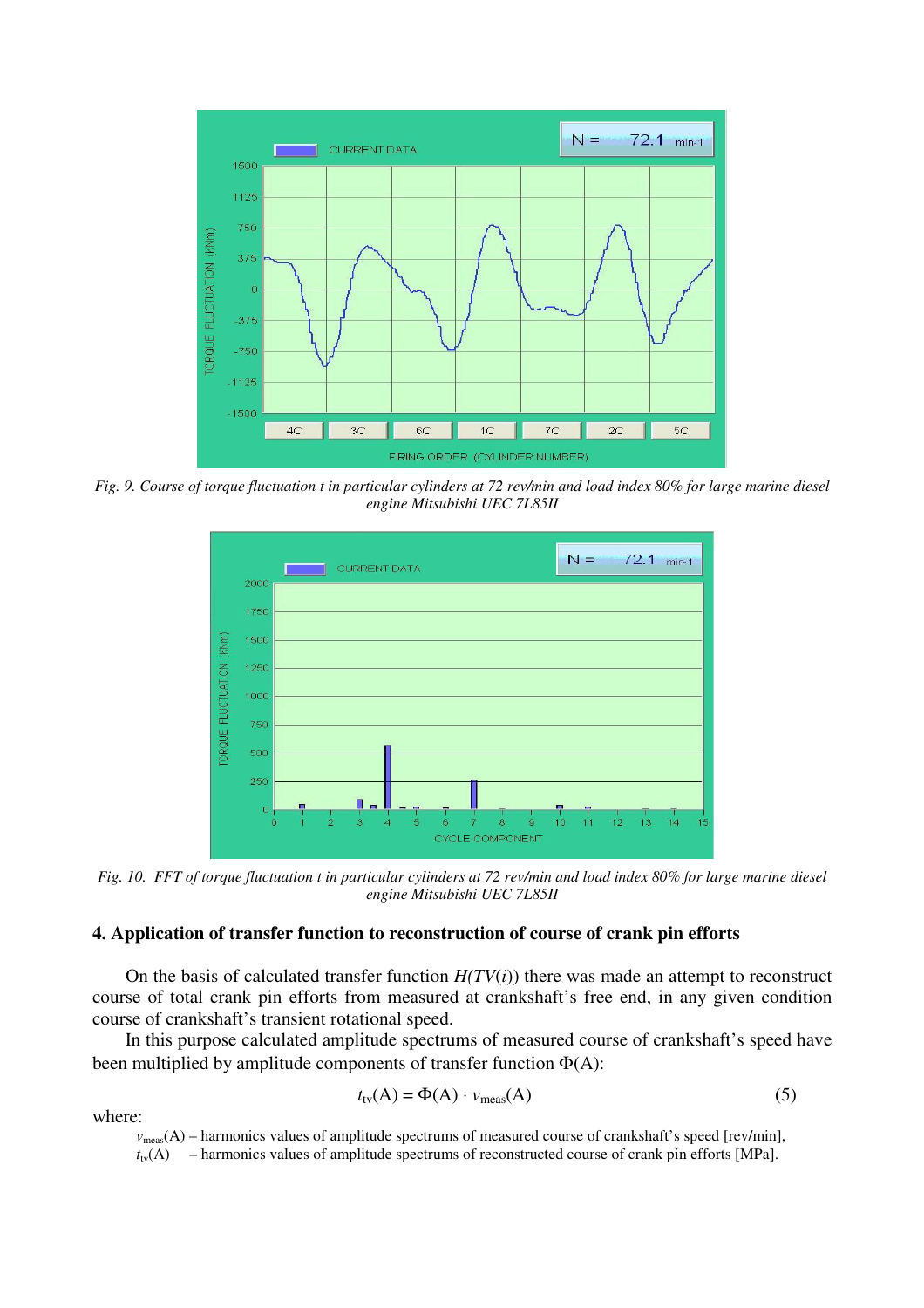and to phase spectrums have been added phase components of transfer function  $\Phi(F)$ :

$$
t_{\text{tv}}(F) = \Phi(F) + v_{\text{meas}}(F) \tag{6}
$$

where:

 $v_{\text{meas}}(F)$  – harmonics values of phase spectrums of measured course of crankshaft's speed [ $\degree$ ],

 $t_{\text{tv}}$  (F) – harmonics values of phase spectrums of reconstructed course of crank pin efforts [ $\degree$ ].

On the basis of formulas 5 and 6 there have been calculated values of amplitude and phase spectrums of crank pin efforts  $t<sub>tv</sub>$ , moreover utilising synthesis – sum from definition of trigonometric series of particular harmonics of both spectrums (formula 7) there have been obtained course of total crank pin efforts  $t<sub>tv</sub>$  in function of  $^{\circ}$ ACR (fig. 11).

$$
t = t_o + t_k \cdot \sin[(k-1)\omega t + \varphi_k]
$$
 (7)

where:

*t<sup>o</sup>* – zero harmonic of amplitude spectrum of total crank pin efforts [MPa],

 $t_k$  – next harmonics of amplitude spectrum of total crank pin efforts [MPa],

 $\varphi_k$  – next harmonics of phase spectrum of total crank pin efforts  $\lceil \varphi_k \rceil$ .

Attempt of utilisation of transfer function confirmed correctness of reconstruction of course of total crank pin efforts from courses of crankshaft's speed in range of load 50-100%. In lower range of load irregularity and stochastic character of combustion process and connected with it nonuniformity of engine's speed caused oscillation of revolution. These oscillations have not important influence at harmonics of amplitude spectrums but caused significant differences for harmonics of phase spectrums. Next these differences caused important inaccuracy in calculation and reconstruction courses of crank pin efforts.



*Fig. 11. Comparison of course of total crank pin efforts calculated on the basis of combustion pressures*  $t_{cp}$  *with course of total crank pin efforts obtained by multiplication of measured crankshaft's speed by transfer function ttv*

### **Conclusions**

As it results from the above there is possibility to use the free end of crankshaft in diagnosis of marine diesel engines including large two stroke slow speed engines and to define crankshaft's transfer function in form of quotient of crankshaft's speed and total crank pin efforts spectrums. Besides, there is possibility to reconstruct from course of crankshaft's speed and determined transfer function at defined load (but above 50 % of nominal engine load) the course of total crank pin efforts and to determine the load in particular engine cylinders. Moreover, there is possibility to apply the presented methodology of application of transfer function for large marine diesel